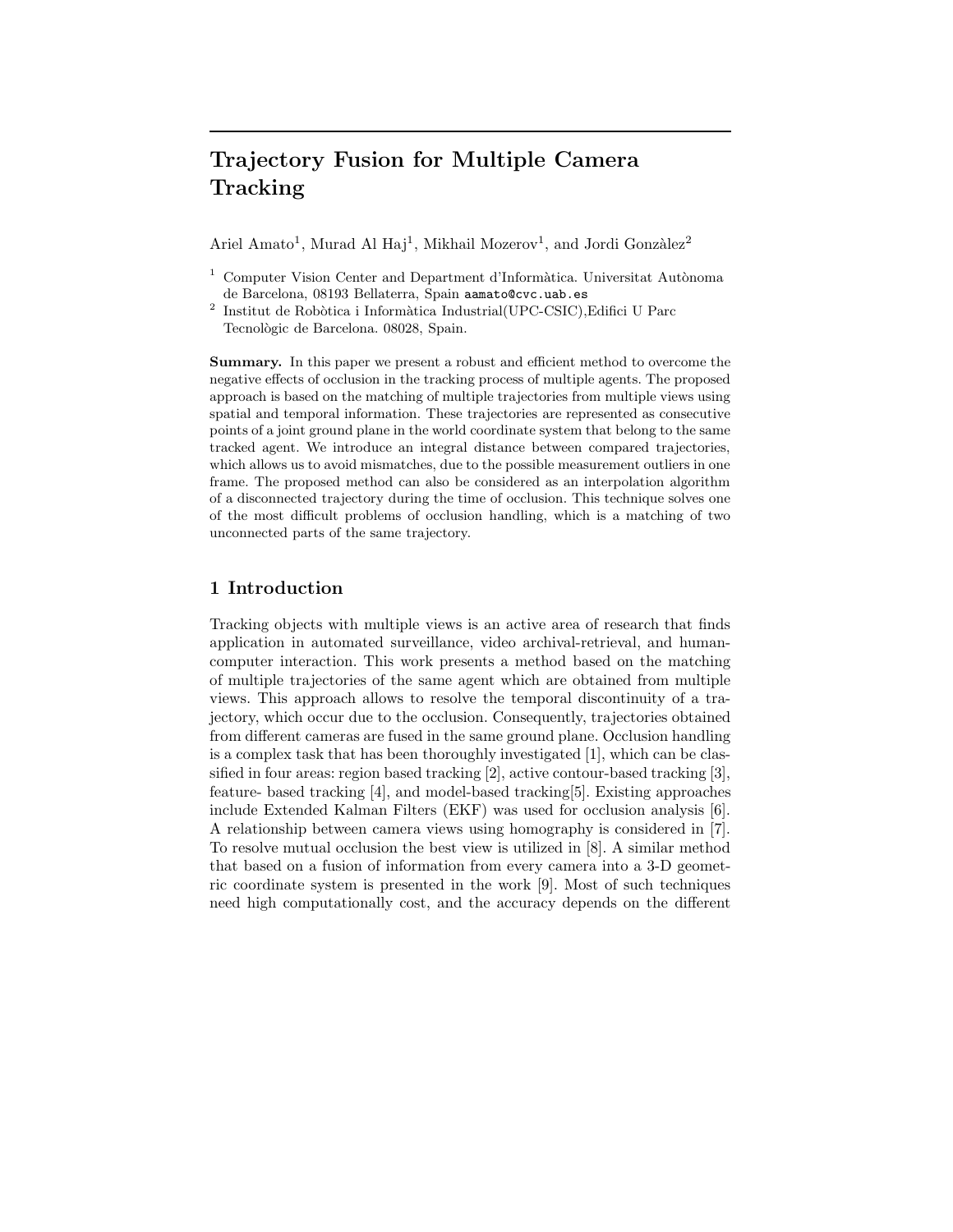#### 2 A. Amato et al.

object conditions. In contrast, our approach needs just a few ground plane points of tracked agents in each frame. Another advantage of the presented method is the strong mathematical conclusion of the tracking process, which easily allows implementing the proposed model to the arbitrary scene. Our experiments with a real data show that it is possible to track the trajectories very effectively even in the presence of occlusion using only the ground plane points of the agents.

This paper is organized as follows. Section 2 describes the method used for segmentation objects. Section 3 describes how to obtain the overlapping camera view process in a joint ground plane, separated in two step, camera calibration and top view conversion. Section 4 shows the main process in order to obtain time continue trajectory. In section 5, experimental results are shown.

# **2 System Input Data**

Our tracking process involves on stage of segmentation. We choose the method of colour background subtraction that is described in [10]. Once the segmentation is performed, the size and position of the ellipsoid that surrounds the object is obtained. The floor point projection can be calculated using intrinsic and extrinsic parameter of each camera. The result of segmentation is shown in Fig. 1.



Fig. 1: (a) Original Image (b) Segmentation with foot point

# **3 Data Fusion**

To convert the image planes obtained from multiple camera views into one ground plan map of an inspected scene, a calibration process is needed.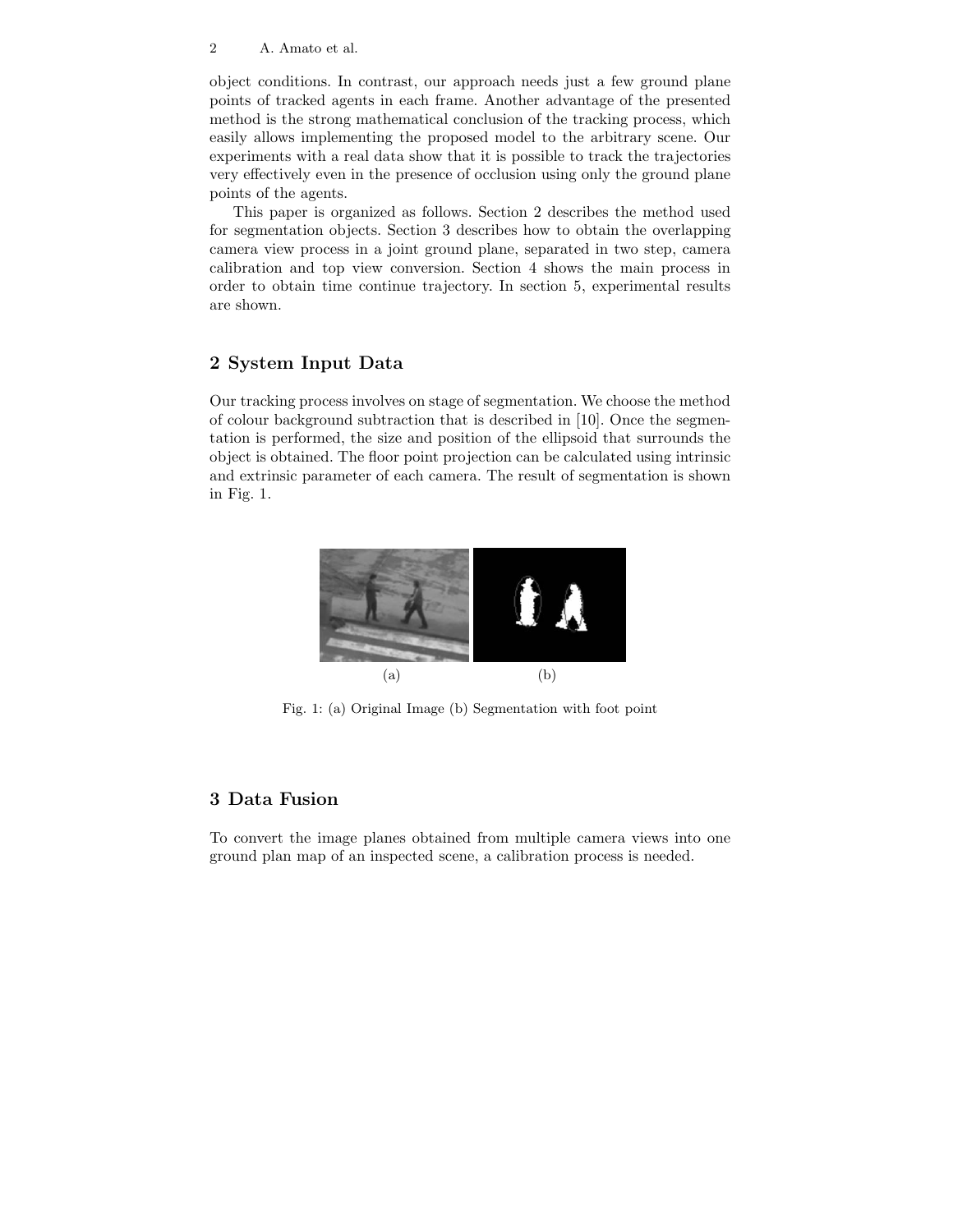#### **3.1 Camera Calibration**

Most traditional camera calibration techniques require specific knowledge about the geometric characteristics of the referenced object such as Direct Linear Transformation (DLT) [11] which solves the perspective matrix linearly; similar methods include Tsais [12] and Zhangs [13]. Plane based methods [14] use the same DLT paradigm, but show more flexibility. The method we use in this paper is based on geometric derivation [15]. We choose this because it uses only distance between three points in the world coordinate system to achieve calibration. Rotation matrix **R** and translation vector **T** for each camera coordinate system are obtained via the given distance between the vertices of the marker triangle formed by the three points of reference.



Fig. 2: Two viewpoints of the same scene

The intrinsic parameter like focal radio can be obtained independently; we could assume that the focal radio is known (from the data sheet) or calculated in a simple experimental process with two known points and the distances between these points and the camera. Two different points of views of the same scene with the landmark of three points are represented in Fig. 2. The pin-hole camera model is shown in Fig. 3(a).



Fig. 3: (a) Cameral model and ground plane (b) New coordinate systems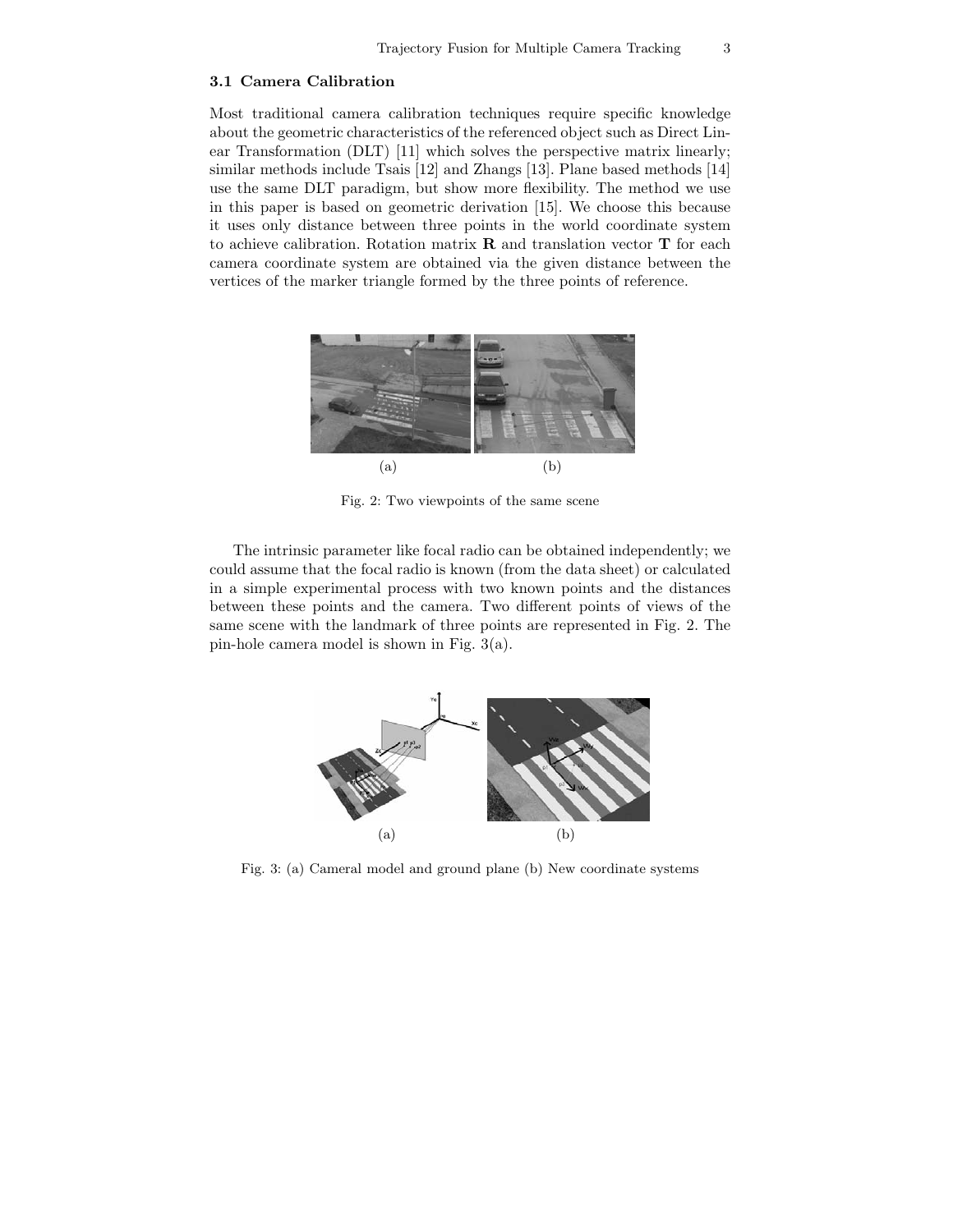#### **3.2 Joint Ground Plane**

To match the points from different points of view, a joint coordinate system is needed. Once the segmentation algorithm localizes a pixel of interest  $(i,j)$  in the image of one camera (in our case it is a foot point of an agent), this pixel should be projected onto the joint plane in the world coordinate system for matching with another point in a different image obtained from a second camera. This projection process is referred to as the Inverse Perspective Mapping (IPM). Fig. 4 show an example of the IPM in a complete image.



Fig. 4: Top View Transformation (IPM)

## **4 Trajectory Tracking**

Initially, we have a set of A cameras C $\alpha$ , and T images  $I_{(t,\alpha)}$  obtained from each camera. The segmentation algorithm plus the joint ground plane transformation provide us with a set of floor points:

$$
\mathbf{Q} = \bigcup_{A,T,N(\alpha,t)} \mathbf{p}^t_{\alpha,n} \tag{1}
$$

where p is a point of the word coordinate system in the joint ground plane. The number of points in a single image at a certain snapshot time t depends on the camera index  $\alpha$ , due to occlusion and non overlapped fields of view of different cameras. So, it is convenient to compliment the set of real points Q by a set of invisible or imaginary points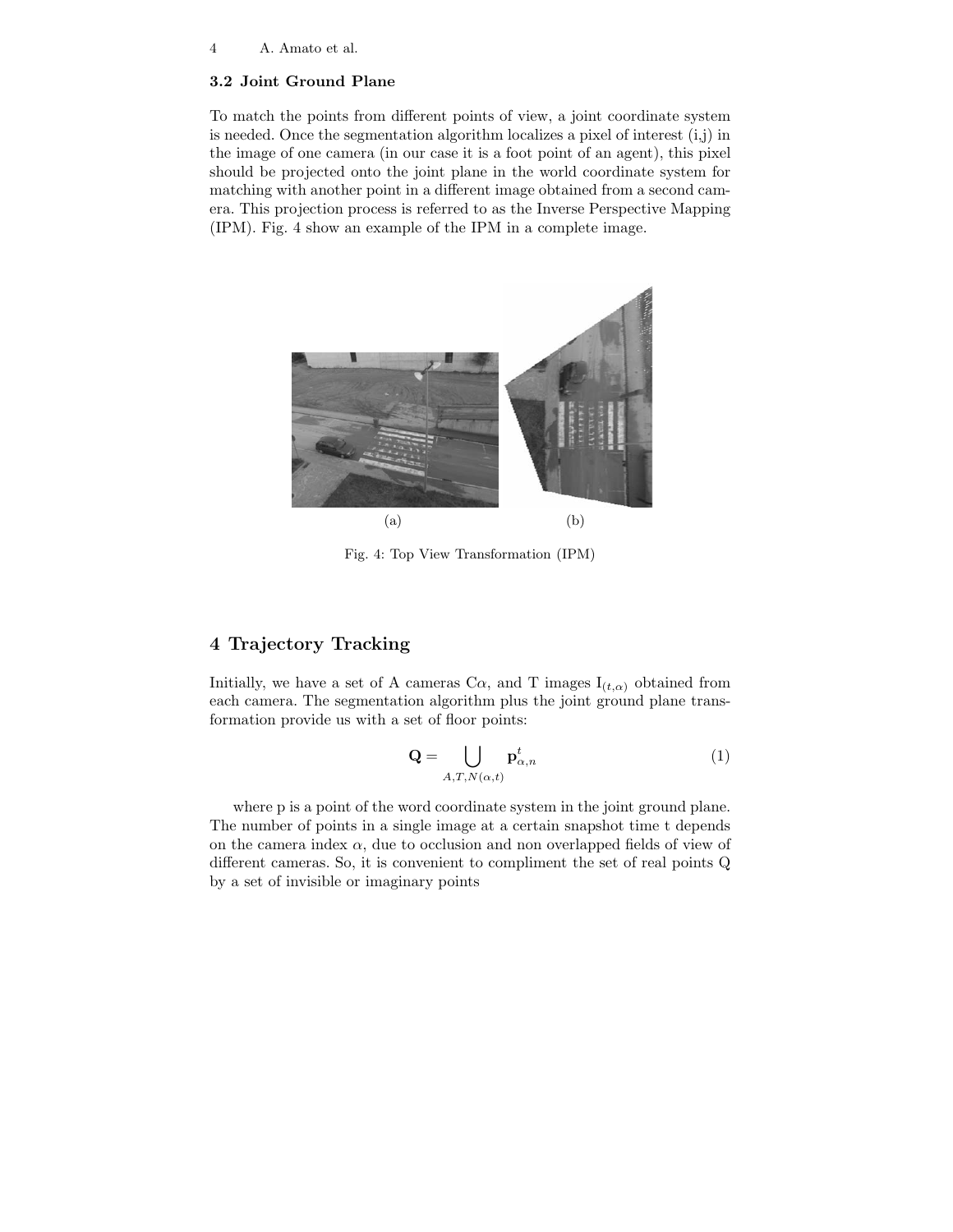Trajectory Fusion for Multiple Camera Tracking 5

$$
\tilde{\mathbf{Q}} = \bigcup_{A,T,\tilde{N}(\alpha,t)} \tilde{\mathbf{p}}^t_{\alpha,n} \tag{2}
$$

where the coordinates of point  $\tilde{p}$  are calculated using some rules that will be explained bellow. An example of such extension is illustrated in Fig. 5. It is useful to define a set of points that belong to the same time of the cameras snapshot as

$$
\mathbf{P}_{m(t)}^{t} = \bigcup_{A} \mathbf{p}_{\alpha, n(m)}^{t} \tag{3}
$$

where;  $1 \leq m(t) \leq \max_{\alpha} \{N(\alpha, t)\}\$  and the number of points in this set always is equal to number of cameras, which means that the set can include also imaginary points.



Fig. 5: Overlapping View in a joint plane

Our main goal now is to associate all these points with several tracks.

$$
\mathbf{O}_k = \bigcup_T \mathbf{P}_k^t \tag{4}
$$

Where  $1 \leq k \leq K$ , and, in principle,  $\max_{\alpha, t} \{N(\alpha, t)\} \leq K$ , which means that a certain track can include void elements in Eq.( 3), in other words, the time domain of a track possibly cannot coincide with the full interval of the analyzed scene performance [1,T]. We introduce distance  $\Delta_k^t$  between two consecutive sets in the same track as

$$
\Delta_k^t = \left\| \mathbf{P}_k^t - \mathbf{P}_k^{t-1} \right\| = \sum_{\alpha \in A} \left\| \mathbf{p}_{\alpha, n(k)}^t - \mathbf{p}_{\alpha, n(k)}^{t-1} \right\| \tag{5}
$$

And the intrinsic distance of a set  $\mathbf{P}_k^t$  itself:

$$
D_k^t = \sum_{i < j < A} \left\| \mathbf{p}_{i,n(k)}^t - \mathbf{p}_{j,n(k)}^t \right\| \tag{6}
$$

It is reasonable to admit that for the track of a real agent these distances have to be minimal.So, now we formulate an optimization problem as follows: find the sequences of points of a track , which minimize the sum of distances: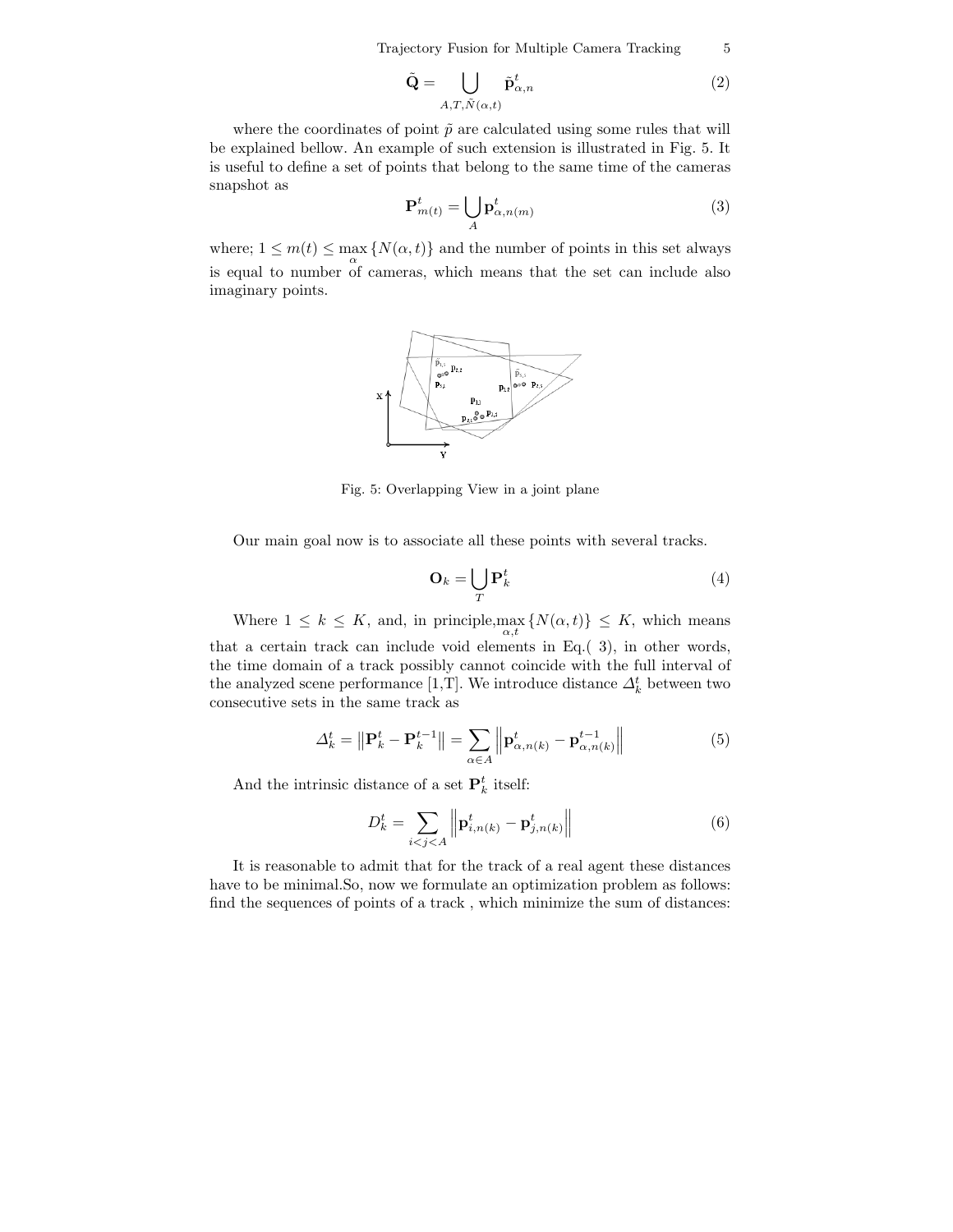6 A. Amato et al.

$$
\mathbf{O}_k = \underset{\mathbf{P}_k^t}{\text{arg min}} \sum_{t \in T} \left( D_k^t + \Delta_k^t \right) \tag{7}
$$

This problem can be solved recurrence growing of each track:

$$
\mathbf{O}_k^{\tau} = \mathbf{O}_k^{\tau-1} \bigcup \mathbf{P}_k^{\tau}
$$
 (8)

where

$$
\mathbf{O}_k^{\tau} = \bigcup_{t=1}^{\tau} \mathbf{P}_k^t \tag{9}
$$

$$
\mathbf{P}_k^{\tau} = \underset{p_{\alpha,n}^{\tau}}{\arg\min} \left\{ D_k^{\tau} + \Delta_k^{\tau} \right\} \tag{10}
$$

The expression of Eq.( 10) can be easily solved by direct search of the minimum of the objective function  $D_k^{\tau} + \Delta_k^{\tau}$ ;

### **5 Experimental Results**

Our experiments were conducted with two cameras. To illustrate the result of tracking we chose a situation with only two agents. Camera 1 was able to track both agents without occlusion, but camera 2 was unable to do so because one agent occluded the second for a long time. In Fig.  $6(a)$ , (b) show two snapshots from camera 1 and 2 respectively. Fig. 6(c) shows the trajectory of both agents, captured from camera 1, in joint ground plane. In Fig. 6(d) the same is shown but from camera 2.



Fig. 6: (a) Snapshot camera 1 (b) SnapShot camera 2 (c)Trajectory in joint ground plane camera 1 (d) Trajectory in joint ground plane camera 2

When we applied image matching, the discontinuity is resolved and then our algorithm can track efficiently the trajectory Fig. 7.

We tested our method with more than 5000 frames with occlusion and multiple agents, and we were able to track correctly all the trajectories. Fig. 8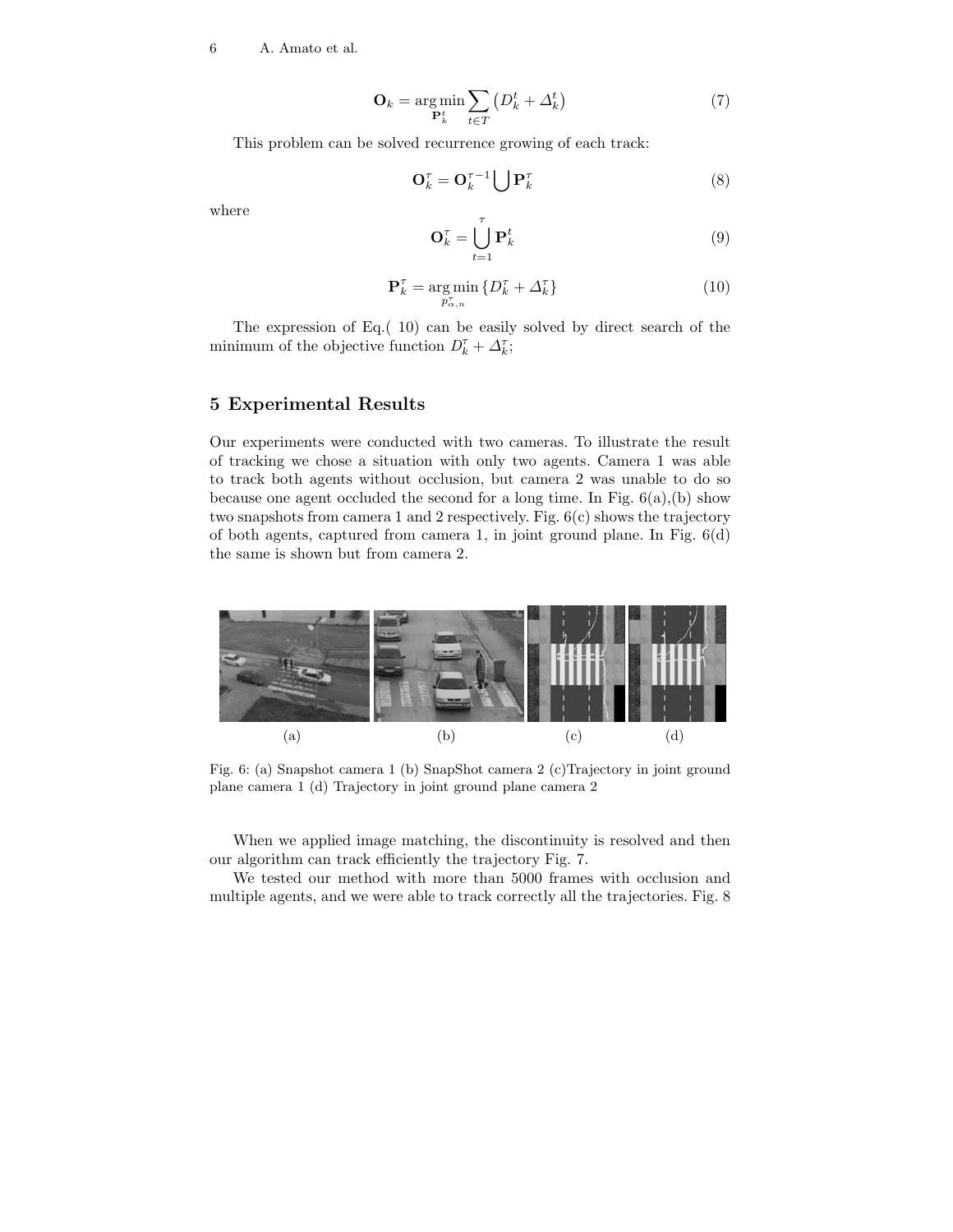

Fig. 7: Overlapping Trajectories camera1 camera 2

(a) and (b) shows one occluded agent trajectory in time-space domain,from camera 1 and camera 2 and Fig. 8 (c) shows the result of trajectory interpolation.



Fig. 8: (a)Trajectory of agent 1 in (time space) domain of camera 1 (b) Trajectory of agent 1 in (time space) domain of camera 2 (c) Trajectory overlapping Camera 1 and Camera 2 in (time-space) domain.

## **6 Conclusion**

This paper presents a method for resolving occlusion of tracked agents using multiple views. The experimental results show that it is possible to track the trajectories effectively, even in the presence of occlusion, using only the ground plane points of the agents. This method uses strict mathematical model, which makes the tracking process robust and highly efficient.

# **Acknowledgements**

This work is supported by EC grants IST-027110 for the HERMES project and IST-045547 for the VIDI-video project, and by the Spanish MEC under